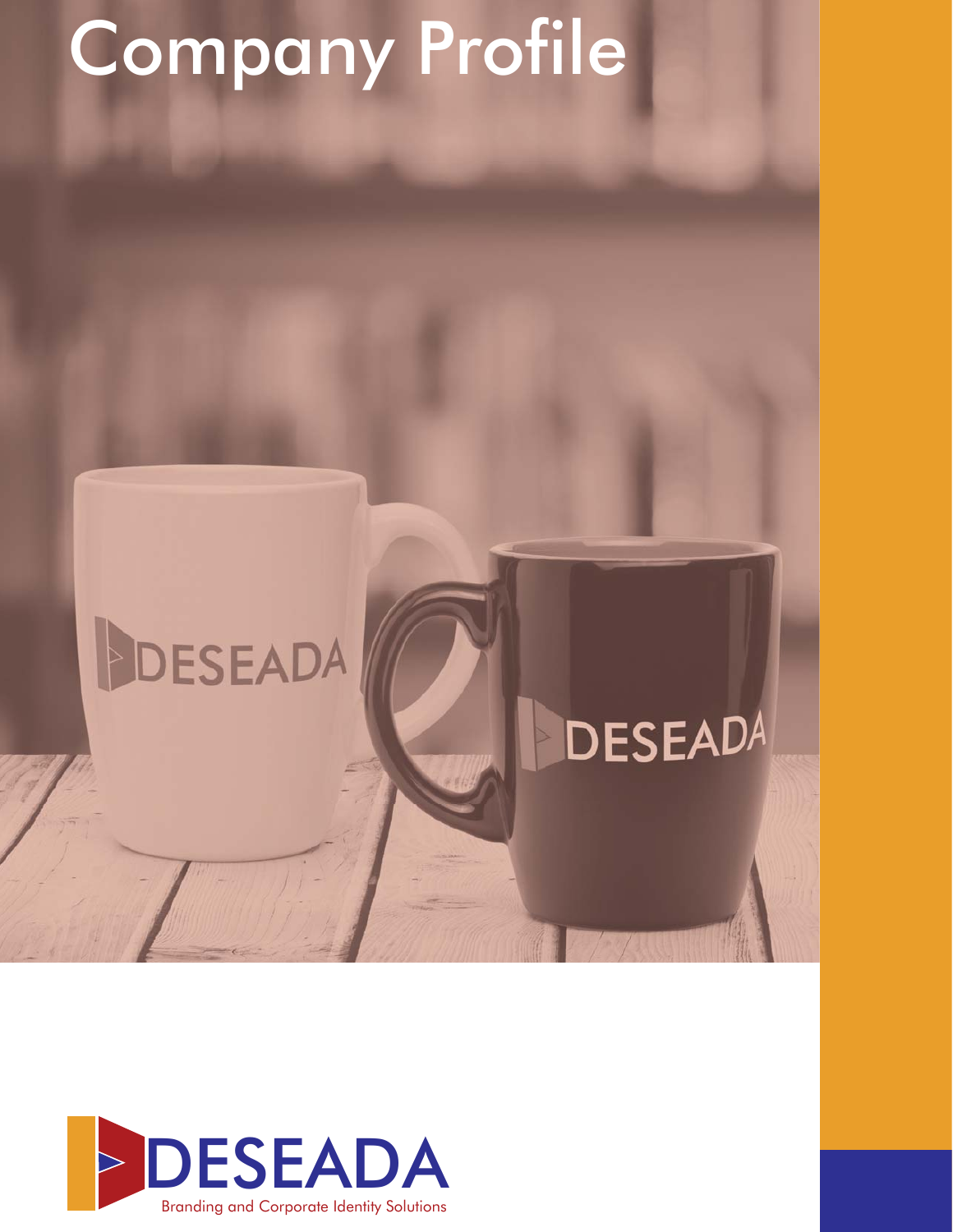# **About Us**

DESEADA

DESEADA

### **Overview**

Deseada is a duly incorporated private limited company. The name Deseada is a Spanish word which translates to "desire" in English. As a branding company, our sole purpose is to reshape your corporate image and incite desire in all your clients - the desire for your services, the desire for your products and the desire to be associated with your brand in every way. We are experts in corporate branding and imaging. o "desire'<br>ıny, our<br>corporate<br>ur clients nding<br>,<br>,<br>,<br>, in so

## **Our Vision**

To establish timeless brands and in so doing,helping all our clients attain their highest potential, thus becoming a transformative force in Zimbabwe's branding industry. in their<br>y a trans-<br>randing<br>maintain<br>porate

DESEADA

## **Our Mission**

We exist to create, reshape and maintain a professional yet appealing corporate image for our clients.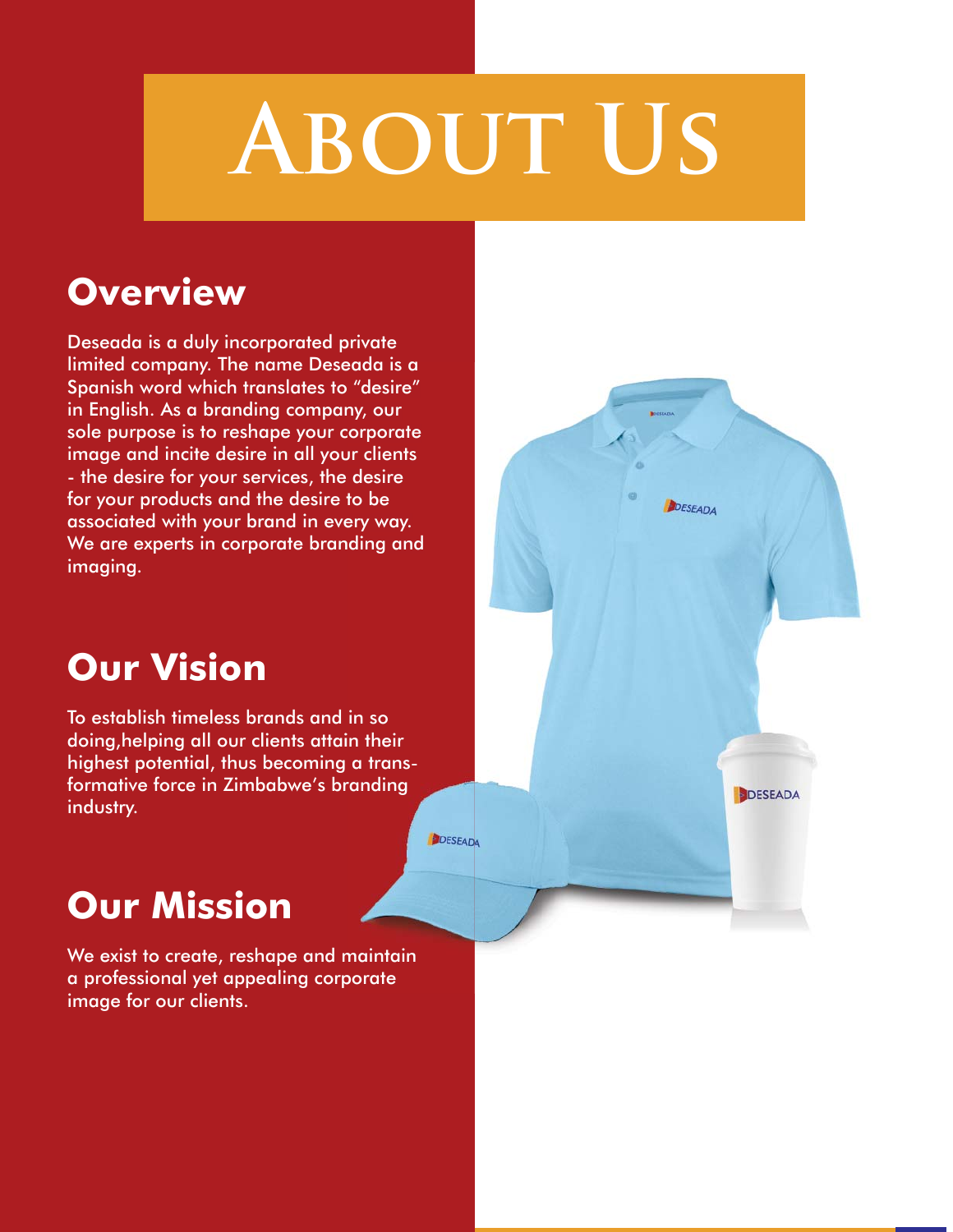## **OUR PRODUCTS and Services**

### **Our Services**

#### **Branding**

*Logos and Iconography Brand Strategy and Positioning Message and Tone of Voice Brand Guidelines Lifestyle and Product Design Retail and Branded Spaces*

#### **Digital**

*Digital Strategy Web Design and Development Social Media Management Content Creation*

## **Our Products**

Corporate Stationery Promotional Material Uniforms and Corporate apparel Corporate Gifts

## **Our Clients**

Zimbabwe Tourism Authority DATCO Group Mugg n Bean Ocean Basket News Cafe Project 7

#### **DESEADA**

#### Hello, world!

A wonderful serently has taken possession of my entire soul, like these sweet mornings of spring A worlden there are the basic possession of my enter soul, the three soulsel mornings of spin which is eight with my which heart. I am alone, and feel the channel descriptions in this spot, when we consider the basic of s

DESEADA

2017<br>DIARY

DESEADA

Nick Frost

Your Logo c

While the lovely valley teems with vapour around me, and the meridian sun strikes the upp While the overly valley aren's with valley are month and the mention surface of the incrementally balance of the imposertable balance of my trees, and but a few story gluerra steal studies of the imposertable balance of th

I am alone, and feel the charm of existence in this spot, which was created for the blas of south<br>like minic. I am so happy, my dear firered, so obsorbed in the exquisite sense of mere tranquil<br>existence, that I seglest m

Bother